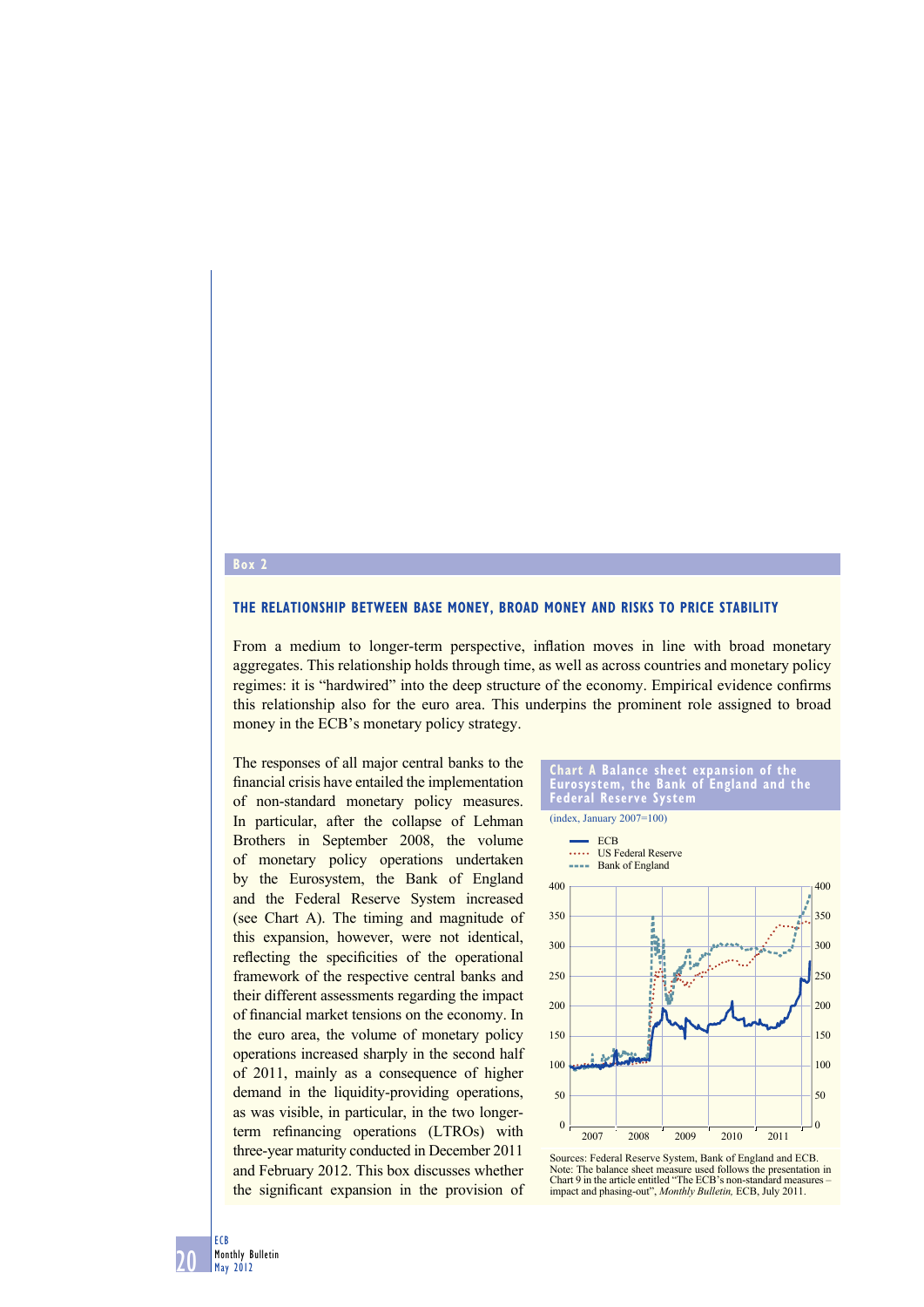### **ECONOMIC AND MONETARY DEVELOPMENTS**

Monetary and financial developments

liquidity by the Eurosystem might have implications for broad money and credit growth, and thus ultimately raise risks to price stability over the medium to long term.

The box is structured on the basis of two key questions, namely as to whether a large increase in central bank liquidity:

(i) necessarily implies rapid broad money and credit growth;

(ii) can create inflationary pressure without a corresponding increase in broad money and credit.

## **(i) Does a large increase in central bank liquidity necessarily imply rapid broad money and credit growth?**

The large increase in Eurosystem lending to euro area credit institutions was mirrored by a significant increase in base money (see Chart B). Base money consists of currency in circulation, the deposits that credit institutions are required to maintain with the Eurosystem in order to cover the minimum reserve requirement (required central bank reserves) and credit institutions' holdings of highly liquid deposits with the Eurosystem over and beyond the level of required central bank reserves (excess central bank reserves and recourse to the deposit facility), which can be considered "excess central bank liquidity". The increase in base money is mainly attributable to an expansion of the excess central bank liquidity held by some euro area credit institutions.

The occurrence of significant excess central bank liquidity does not, in itself, necessarily imply an accelerated expansion of MFI credit to the private sector. If credit institutions were constrained

in their capacity to lend by their holdings of central bank reserves, then the easing of this constraint would result mechanically in an increase in the supply of credit. The Eurosystem, however, as the monopoly supplier of central bank reserves in the euro area, always provides the banking system with the liquidity required to meet the aggregate reserve requirement. In fact, the ECB's reserve requirements are backward-looking, i.e. they depend on the stock of deposits (and other liabilities of credit institutions) subject to reserve requirements as it stood in the previous period, and thus after banks have extended the credit demanded by their customers.<sup>1</sup>

In the current situation of malfunctioning money markets, the Eurosystem supplies central bank reserves to each counterparty elastically against the provision of adequate collateral, through fixed rate tenders with full



1 The set of credit institutions' liabilities subject to reserve requirements largely coincides with the liabilities included in the broad monetary aggregate M3 and comprises: overnight deposits, deposits with an agreed maturity of up to and including two years, deposits redeemable at notice of up to and including two years and MFI debt securities issued with an original maturity of up to and including two years.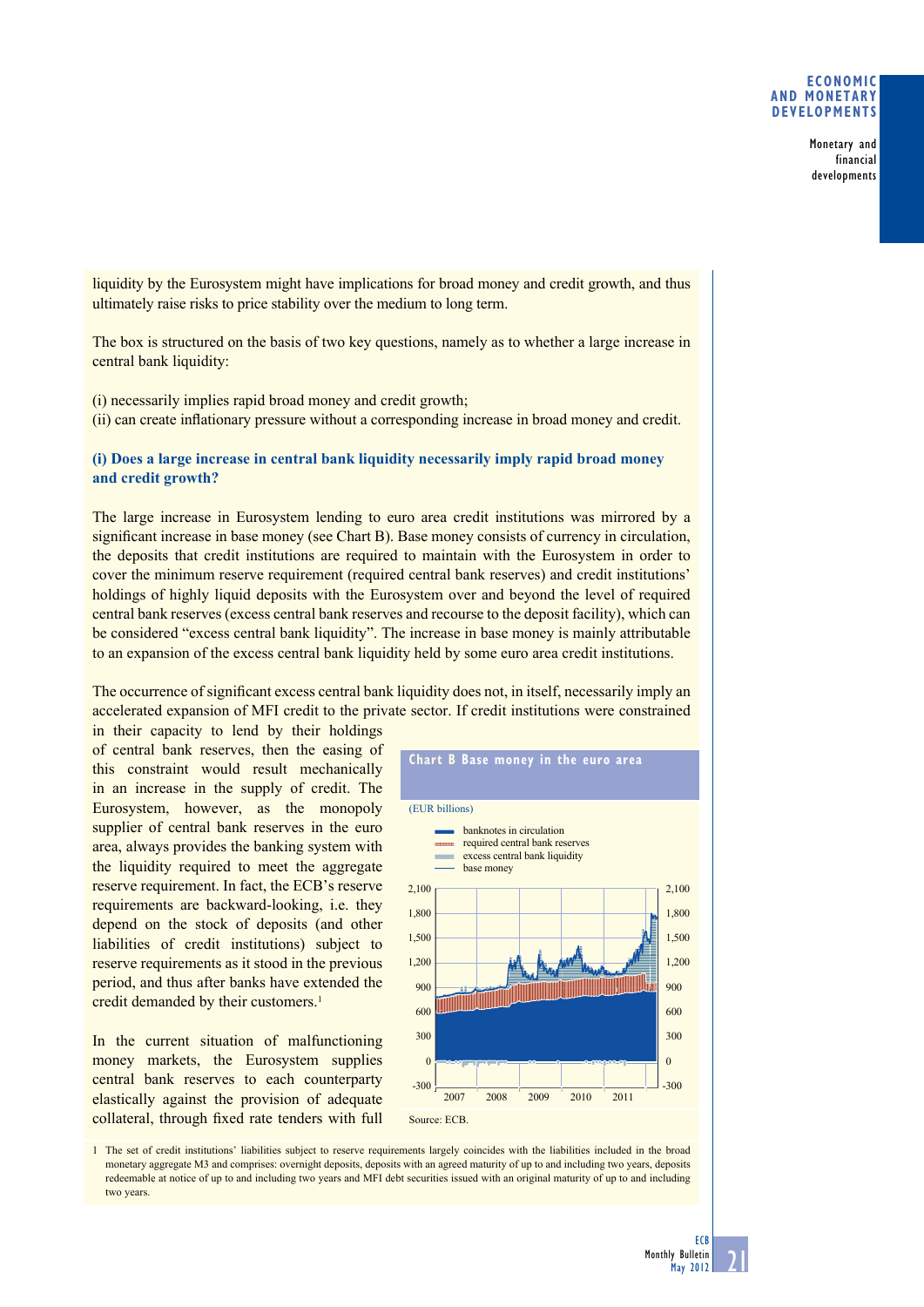allotment. This ensures that each individual counterparty is able to meet its reserve requirements, as well as any additional liquidity needs. In the case of normally functioning interbank markets, the Eurosystem always provides the central bank reserves needed on aggregate, which are then traded among banks and therefore redistributed within the banking system as necessary. The Eurosystem thus effectively accommodates the aggregate demand for central bank reserves at all times and seeks to influence financing conditions in the economy by steering short-term interest rates.2

In sum, holdings of central bank reserves are thus not a factor that limits the supply of credit for the banking system as a whole. Ultimately, the growth of bank credit depends on a set of factors that determine credit demand and on other factors linked to the supply of credit. The demand factors include borrowing costs and income prospects. Factors relating to the credit supply are the risk-adjusted return on lending, the bank's capital position, its attitude towards risk, the cost of funding and the liquidity (including roll-over) risk. Liquidity risk refers to the risk that a credit institution does not have sufficient financial resources to meet its commitments when they fall due, or can secure them only at excessive cost. Loans to customers contribute to liquidity risk as, following their disbursement, they can generate obligations to make payments on behalf of customers.

In a situation marked by tension in financial markets, some banks that find it difficult to access markets borrow additional central bank reserves in order to be certain that they will be able to meet payment obligations that are coming up, for example, because they have large imminent

bond redemptions. Were the central bank not to accommodate this demand, many credit institutions would have strong incentives to reduce their lending as rapidly as possible and divest other assets. For these banks, therefore, the provision of liquidity is expected to contribute to avoiding a large contraction of credit and to restoring orderly credit supply conditions.

In the current situation in the euro area, central bank reserves end up with a subset of banks, which receive more payments than they make. For a representative period in mid-March 2012, Chart C shows, on the y-axis, the percentage of total borrowing from the Eurosystem that was redeposited with the Eurosystem by the same counterparties. This is related on the x-axis to the proportion of total recourse to the deposit facility and liquidityabsorbing operations that the respective counterparties account for cumulatively. Chart C documents that credit institutions with significant recourse to the deposit facility



(percentages; mid-March 2012)



2 See also "The supply of money – bank behaviour and the implications for monetary analysis", *Monthly Bulletin*, ECB, October 2011.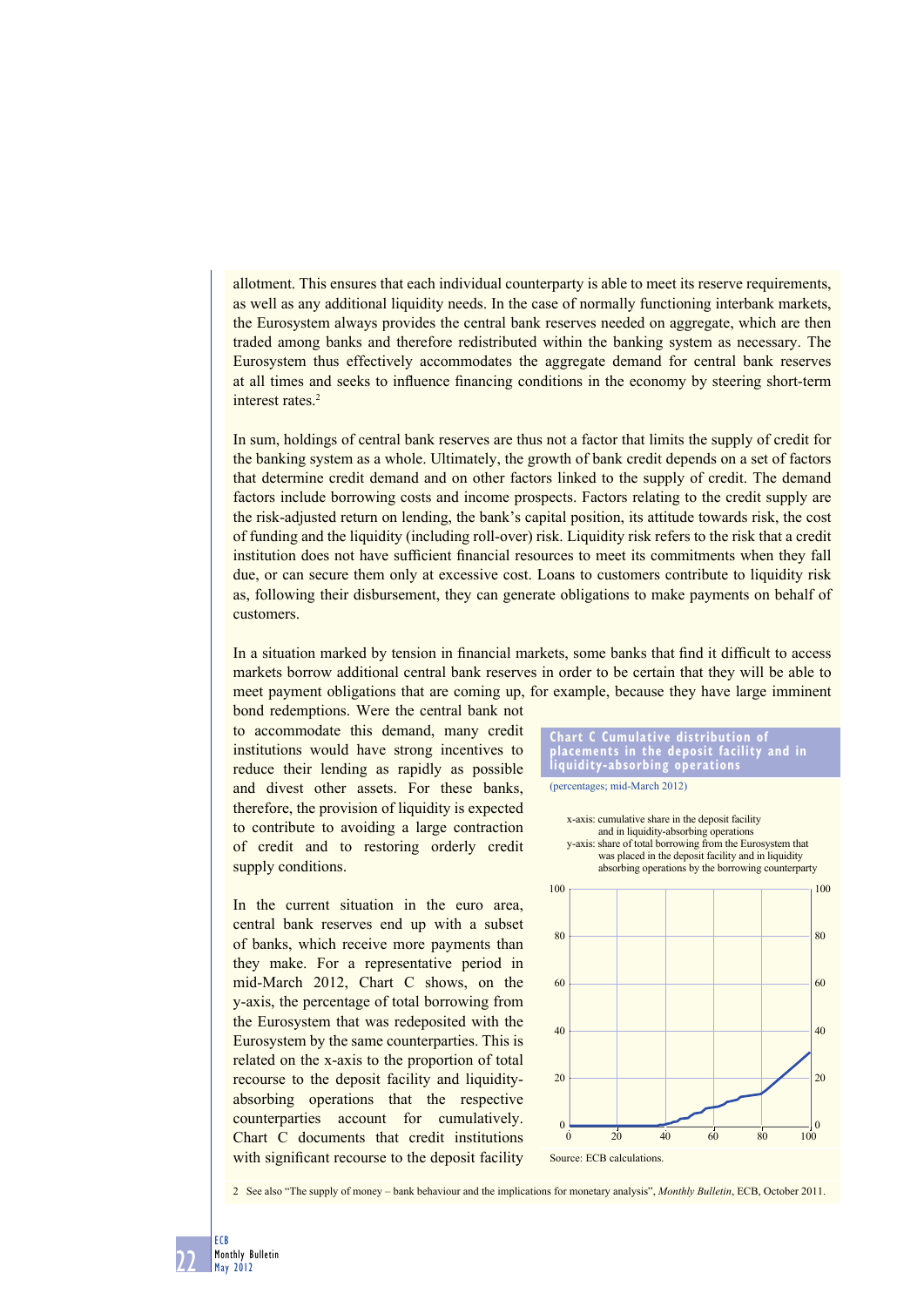#### **ECONOMIC AND MONETARY DEVELOPMENTS**

Monetary and financial developments

and to liquidity-absorbing operations have not, by and large, obtained these reserves by borrowing from the Eurosystem. For instance, almost 40% of the total recourse to the deposit facility and to liquidity-absorbing operations was accounted for by counterparties that did not borrow from the Eurosystem. This finding is suggestive of segmentation between a group of credit institutions that relies on Eurosystem refinancing operations and another that eventually ends up holding the excess central bank liquidity.

On aggregate, credit institutions cannot get rid of the excess central bank liquidity as banks cannot, as such, lend on deposits with the central bank to the money-holding sector. For the individual credit institutions, lending to the private sector will not mechanically reduce excess central bank liquidity. Although extending loans to the economy would, in principle, create deposits that are subject to reserve requirements, this approach to reducing



excess central bank liquidity is extremely protracted.<sup>3</sup> Importantly, excess central bank liquidity does not in itself alter the demand for loans or banks' ability to bear credit risk. Moreover, for credit institutions with excess central bank liquidity, liquidity risk was not, in the first place, a constraining factor in their decisions to extend credit to the economy.

In sum, in the current circumstances, the expansion of base money is a precondition for averting a sharp decrease in broad monetary aggregates, but does not mechanically and in itself lead to an expansion over and beyond the level of money holdings that would prevail in the absence of liquidity tensions. Indeed, the significant expansion of base money that followed the two threeyear LTROs was instrumental in interrupting the sharp contraction of broad money and credit in the euro area, which had been unfolding in the last three months of 2011 (see Chart D). At the same time, the expansion of broad money and, in particular, credit to the non-financial private sector remains low, thereby not pointing to excessive monetary expansion.

# **(ii) Can a large increase in central bank liquidity create inflationary pressure without a corresponding increase in broad money and credit?**

Banks that find themselves with central bank reserves that they do not want to hold, as they offer only a low risk-adjusted return, may try to acquire higher-yielding assets, also by extending credit. This has two interdependent effects. First, the demand for assets leads to a stabilisation of their valuation and improves the funding conditions for the issuers. Second, all market participants tend to benefit from the improvement in the valuation of their portfolios and the better risk environment.

3 The slow pace of the reduction of excess central bank liquidity is due to the fact that an increase of  $\epsilon$ 100 in deposits leads to an increase of  $\epsilon$ 1 in the reserve requirements (as the "reserve ratio" is currently 1%).

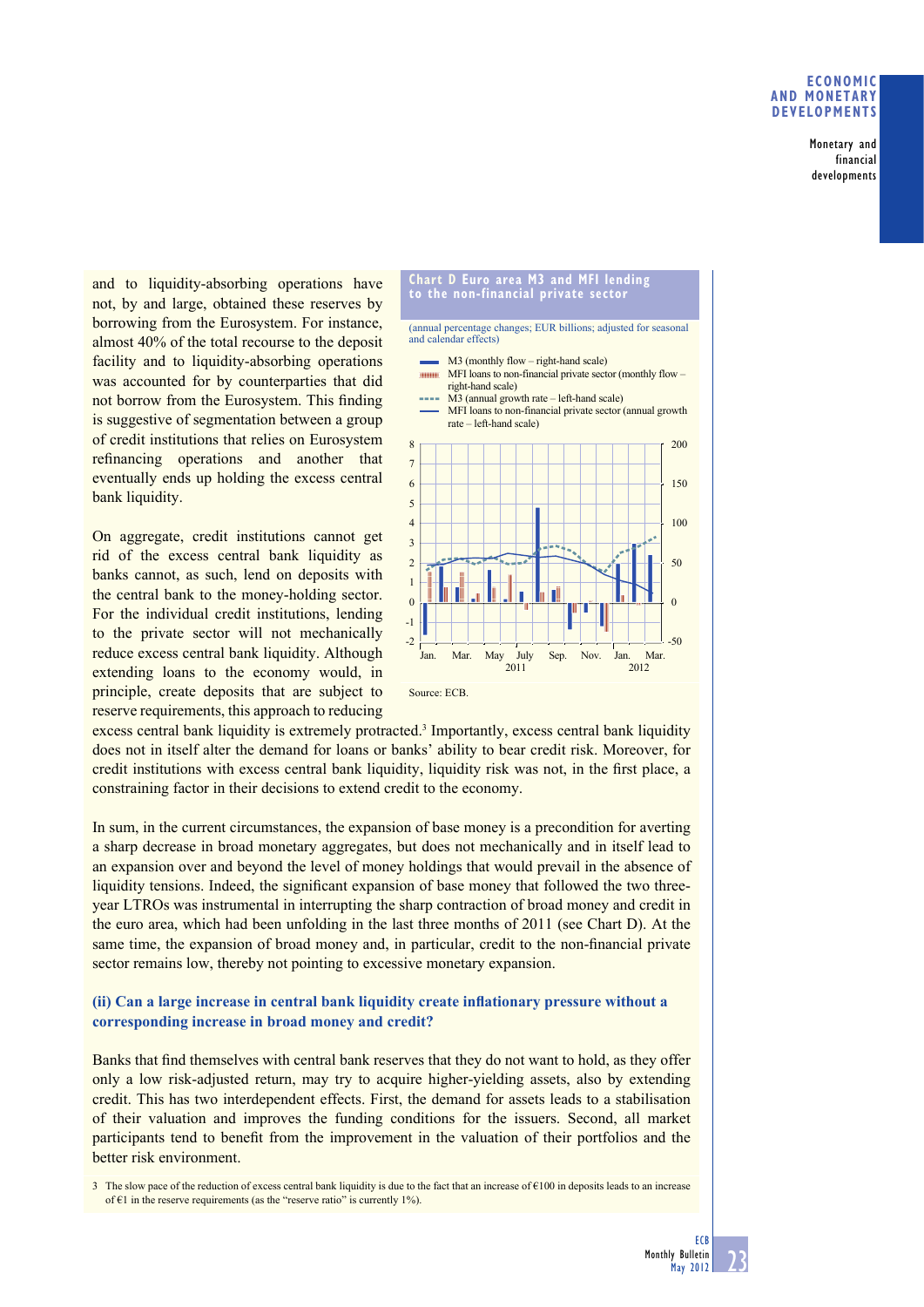To the extent that such an acquisition of assets occurs, it will be reflected in broad money and credit aggregates. This will occur when banks pay for the assets acquired from the money-holding sector or extend credit to this sector, or governments spend the funds received from issuing securities. Moreover, by affecting relative yields and asset prices, the portfolio rebalancing also affects monetary developments. At the same time, the rebalancing could contribute to influencing investment and consumption decisions, and thus spending decisions. All in all, as such broader effects materialise, they would be well captured under the ECB's two-pillar monetary policy strategy.

The two episodes of significant excess central bank liquidity in Japan in the period between 2001 to mid-2006 and, more recently, since March 2011 provide an illustration of the thrust of the arguments presented in this box. The adoption of the monetary easing framework by the Bank of Japan in 2001 resulted in a sharp increase in excess central bank reserves (see Chart E).<sup>4</sup> This increase was accompanied by a reduction in the Bank of Japan's key interest rates to zero and stopped the slowdown in broad money growth. Despite the increase in excess central bank reserves in 2001, there was no strong acceleration of either broad money growth or inflation, both of which remained at very low levels (see Chart F). In 2006, within a span of a few months, the Bank of Japan was able to reabsorb the significant amount of excess central bank reserves and to re-establish balanced liquidity conditions by not rolling over short-term liquidity-providing

4 For an account of the economic environment that ultimately gave rise to the need for the adoption of this monetary easing framework, see the article entitled "Comparing the recent financial crisis in the United States and the euro area with the experience of Japan in the 1990s" in this issue of the Monthly Bulletin.

#### **Chart E Current account balances at the Bank of Japan**

#### (JPY trillions)

24

ECB Monthly Bulletin May 2012



#### **Chart F Current account balances at the Bank of Japan, broad money and CPI inflation**

(annual percentage changes)



Source: BIS. Note:

1) The episodes of excess reserve holdings are indicated by the shaded areas. 2) Broad money is M2 plus certificates of deposit until the discontinuation of the series at the end of 2007, and M2 thereafter.